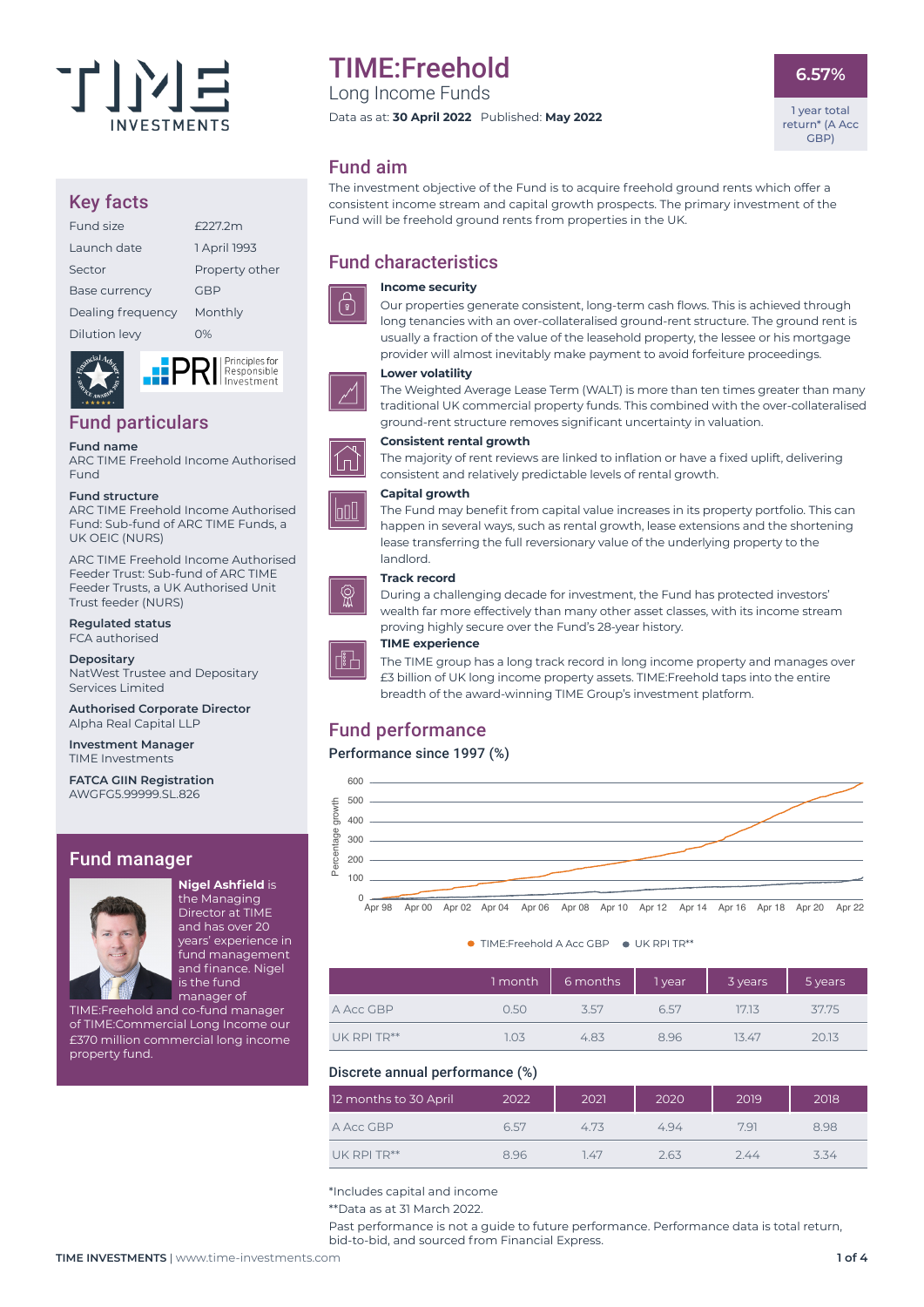# Portfolio breakdown







# Featured asset - **Lockes Wharf, Docklands, London**

The property is made up of 437 flats with 977 years remaining on the lease. With views over the Thames to Greenwich Palace and the Royal Naval College, this modern development is convenient for Canary Wharf,



with all its amenities and transport links. The property comes with good leisure facilities, including a heated swimming pool, spa, gym and pool tables.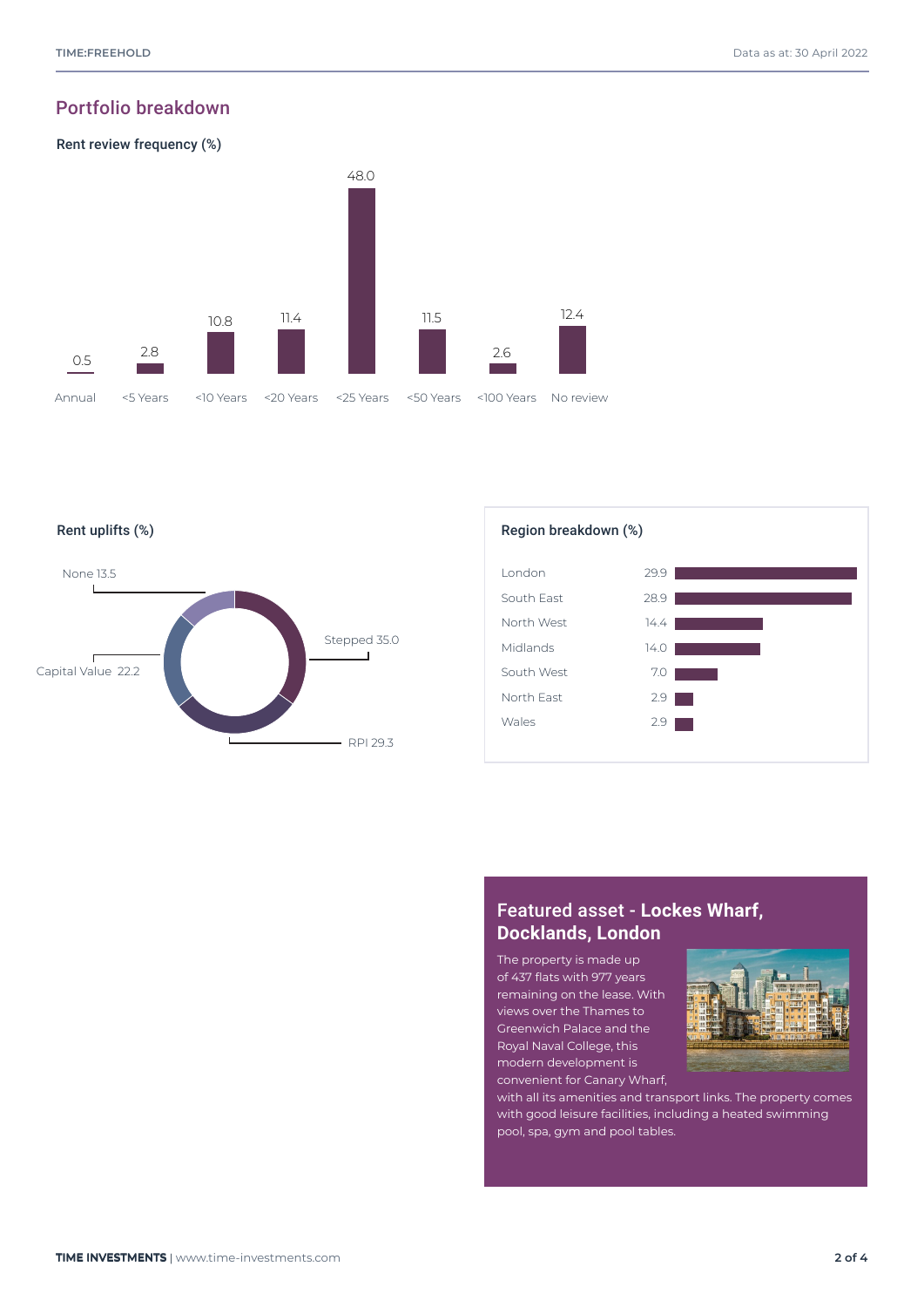# Fund manager commentary

#### **Fund commentary**

Throughout the period since the initial COVID-19 lockdown, the Fund has continued to deliver a consistent income and some capital growth from its portfolio of over 50,000 ground rents. During this period, the Fund's share price has increased with a total return for the 12 months ended 30 April 2022 of 6.57% including income of 4.63% and a capital gain of 1.94%.

The Fund's income return is expected to deliver around 4% per annum. In the current market, we believe that the Fund can continue to offer reliable income returns and the prospect of an element of capital return.

The Leasehold Reform (Ground Rent) Act 2022 comes into force on 30 June 2022 and puts to an end ground rents for new long residential leasehold properties in England and Wales. The Fund's independent valuer has advised that the elements covered in the Bill do not have a material impact on valuation. The second leasehold reform bill covering the more complex detail affecting existing leases is expected to be published within this Parliamentary term 2022/23 but could easily slip into the next term.

We shall continue to monitor and review the Fund's portfolio in light of the Government's residential leasehold market reforms and building safety initiatives. The objective of the ongoing Building Safety Bill is to implement the Government's ambition for longlasting reform of the building safety system. For more information around our building safety initiatives, please review our [Q&A](https://time-investments.com/vault/files/TIME-Freehold-Investor-QA-May-2022.pdf).

#### **Outlook**

Since the Fund was launched it has been managed with downside risk to the fore. Liquidity management has remained robust throughout the last few years of uncertainty caused by the Brexit vote, the COVID-19 pandemic and subsequent volatility in the market.

The Fund currently holds around £35 million of its net assets in cash and daily tradable assets. The Fund's strategy remains unchanged, and the portfolio is expected to continue to consist predominantly of residential ground rents with additional liquidity provided by investments in, for example alternative long income assets meeting the Fund's investment objective such as commercial ground rents.

The Fund will continue to be managed in accordance with its investment objective and will pay its distributions in the normal manner every six months.

We recommend that investors wishing to subscribe into or redeem from the Fund review our **Q&A** before doing so.

Please visit our website [www.time-investments.com/document](http://www.time-investments.com/document-library)[library](http://www.time-investments.com/document-library) for all updates and information as it becomes available.

# About TIME

TIME Investments is a specialist investment manager focused on delivering long-term investments that seek consistent and attractive risk-adjusted returns. We take a deliberately defensive approach investing in asset-backed and income generating assets, predominantly through infrastructure, real estate and lending. TIME Investments has a long track record in fund management with 30 investment specialists within the renewables, lending and property teams.

# **Latest fund updates**

#### **FCA consultation on open-ended property fund structures**

The Financial Conduct Authority (FCA) has proposed a consultation on open-ended property funds. The FCA has proposed that longer redemption periods would benefit investors. The FCA also proposed that existing funds like TIME:Freehold, which deal monthly, will not fall under the FCA's proposed new rules and accordingly there should be no change to TIME:Freehold's existing monthly redemption arrangements.

On 7 May 2021, the FCA released a feedback statement on their consultation. If the FCA does proceed with applying mandatory notice periods for authorised open-ended property funds, which is, at this time, not certain, the FCA has stated that the proposed changes for authorised open-ended property funds would not be implemented before late-2023 at the earliest.

#### **HMRC consultation on ISA investment in open-ended property funds**

HMRC has recognised that the FCA's consultation proposals may run contrary to ISA legislation, which requires ISA investors to be able to access their funds or transfer them to another ISA within 30 days of making an instruction to their ISA manager. Under current legislation such property funds would no longer be ISA eligible investments. This would affect TIME:Freehold as monthly dealing would typically not meet this 30 days accessibility requirement.

In order to mitigate the impact on ISA holders if the FCA's consultation proposals are introduced, HMRC is considering whether to allow existing ISA investments in open-ended property funds to remain within the ISA, while potentially prohibiting 'new' ISA investments in such funds.

The HMRC consultation closed on 13 December 2020, with its findings expected to be published this year.